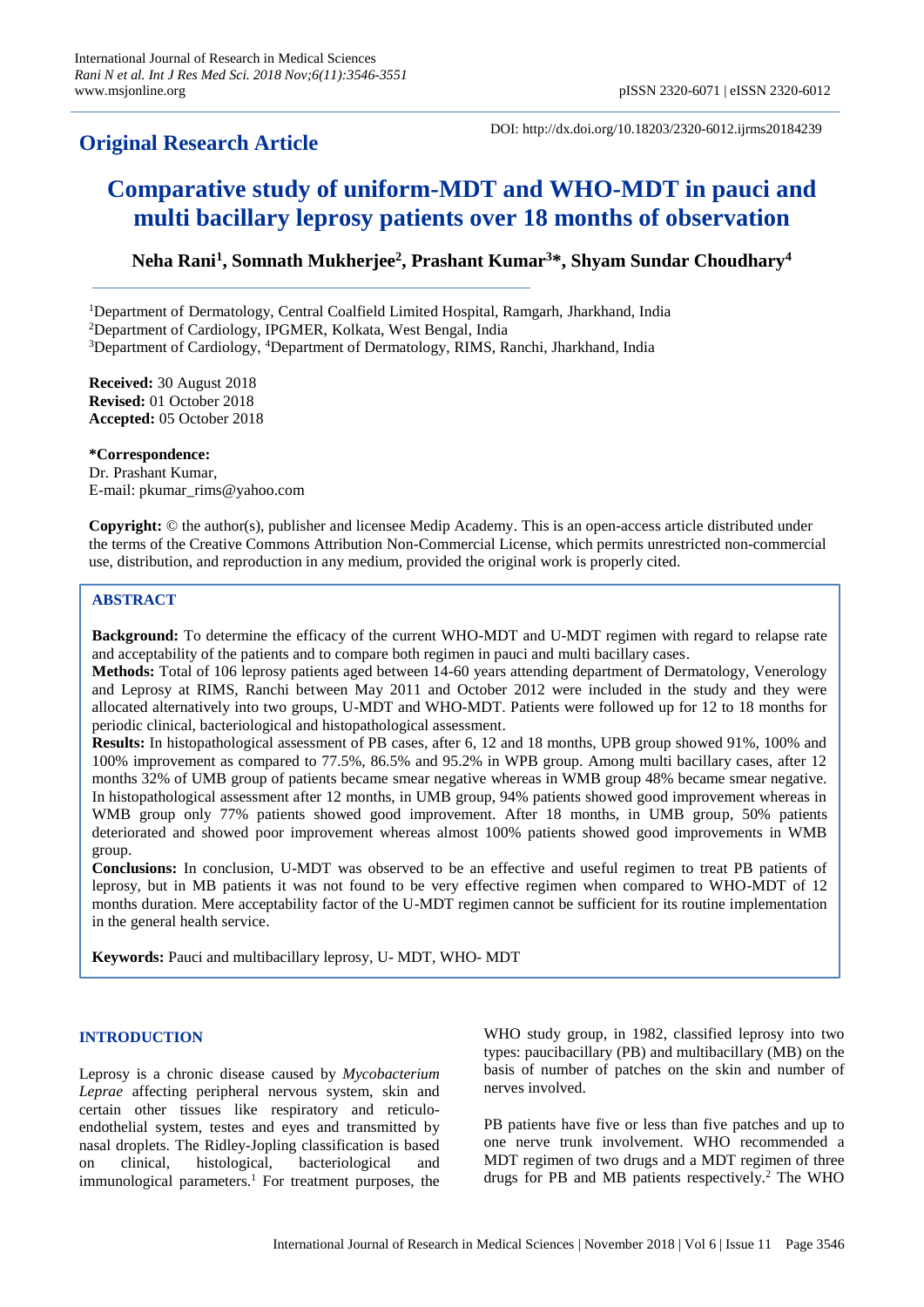technical advisory group (TAG), in its third meeting in 2002 proposed that a uniform MDT regimen (U-MDT) containing three drugs (dapsone, clofazimine and rifampicin) should be considered for six months to treat all types of leprosy.<sup>3</sup>

The group felt that with WHO MDT being widely implemented with very low relapse rates and complete absence of emergence of M. leprae resistance, further shortening of and simplification of the MDT regimen by introducing Uniform MDT would lead to better sustainability of services after integration. To overcome the classification process in the field setup at times, Uniform MDT has been advocated.

Present study has assessed the efficacy of U-MDT regimen based on clinical parameters and compared it with existing MDT-PB and MDT-MB regimen. clofazimine containing regimen has an added advantage that the same drugs may be given for varying durations depending upon the clinical classification. Benefits of the regimen are simpler information system, reduced training needs and better sustainability and compliance of the patient. This study also helped to evaluate the clinical and histological advantage of adding clofazimine in PB patients. The TAG in 2003 came out with the basic protocol and proposed that it be implemented for all cases of leprosy.

# **METHODS**

A total of 106 leprosy patients (77 male and 29 female) aged between 14-60 years attending department of Dermatology, Venerology and Leprosy Department at RIMS between May 2011 and October 2012 were included in the study.

Patients of PB and MB leprosy were allocated alternatively into two groups, Group U and Group W. Both PB and MB patients of group U were given U-MDT drug regimen for six months. Whereas patients of WPB group were given WHO MDT-PB for 6 months and patients of WMB group were given WHO MDT-MB for 12 months.

Patient information and details of clinical examination were recorded, and body charting done at initial registration and at the end of the study. Patients were followed up for a minimum period of 12 months and maximum period of 18 months after enrolment and periodic clinical assessment for changes in disease activity were made at specific intervals. Skin smears were taken from all three sites in all patients at entry, 6 and 12 months and stained with Zeihl Nelson's stain.

AFB were looked for and bacterial index (BI) were graded by Ridley's scale. Patients with lepra reaction (I and II) were hospitalized whenever necessary and treated appropriately.

# *Statistical analysis*

For statistical analysis data were entered into a Microsoft excel spreadsheet and then analyzed by SPSS 20.0.1 and GraphPad Prism version 5.

Data had been summarized as mean and standard deviation for numerical variables and count and percentages for categorical variables. Two-sample t-tests for a difference in mean involved independent samples or unpaired samples. Paired t-tests were a form of blocking and had greater power than unpaired tests.

A chi-squared test ( $\chi^2$  test) was any statistical hypothesis test wherein the sampling distribution of the test statistic is a chi-squared distribution when the null hypothesis is true. Without other qualification, 'chi-squared test' often is used as short for Pearson's chi-squared test. Unpaired proportions were compared by hi-square test or Fischer's exact test, as appropriate. Univariate analysis was performed by logistic regression method for calculation of risk factors.

Explicit expressions that can be used to carry out various t-tests are given below. In each case, the formula for a test statistic that either exactly follows or closely approximates a t-distribution under the null hypothesis is given. Also, the appropriate degrees of freedom are given in each case. Each of these statistics can be used to carry out either a one-tailed test or a two-tailed test.

# **RESULTS**

Incidence of leprosy in the present was 0.7%. Maximum numbers (40.05%) of patients were found in age group 31-40 years and most of them were males. At the time of entry, total 106 numbers of patients were included out of which 62 were in MB and 44 were in PB group. These patients were then alternatively divided in W and U group in both categories. When patients under study were clinically typed based on Ridley -Joplin's classification, BT patients were 12 out of 22 and 15 out of 22 in UPB and WPB groups respectively.

At each interval, the number of patients with higher scores went on decreasing in each group and number of patients with lower scores was more in UPB group than in WPB group. At all intervals, histopathological improvement was found to be more in UPB group as compared to WPB group (Table 1).

In UMB group, 48% patients were of BL type whereas in WMB group only 36% belonged to BL type. In both group, BL and LL type constituted the maximum number of patients.

At entry, total 42 patients were smear positive, all in MB group, with 19 in UMB group (61.2%) and 23 in WMB group (74%). All PB group patients were AFB negative.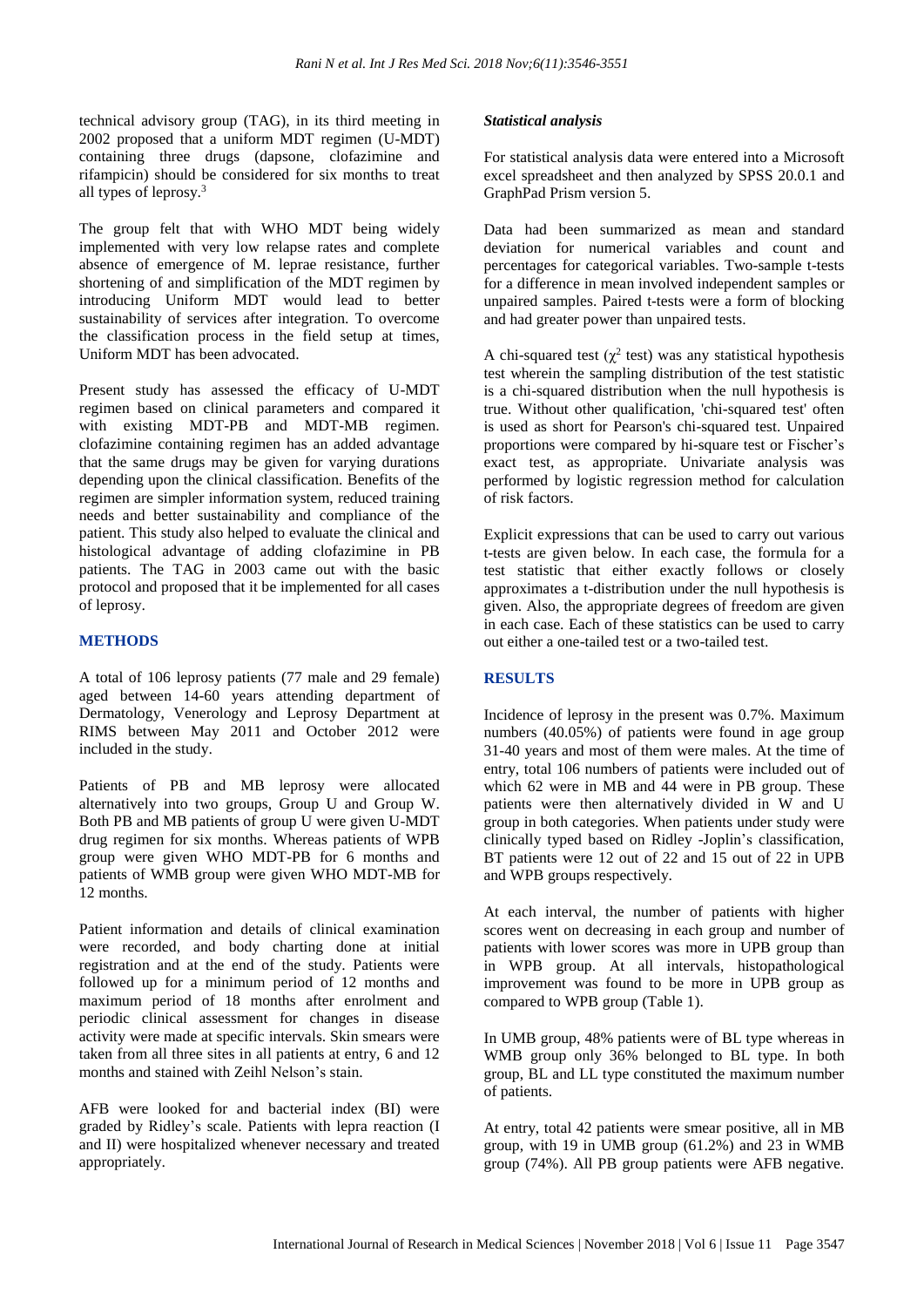The difference in the number of patients with AFB positive in BL group was statistically significant.

The BI ranged from  $1+$  to  $6+$  with maximum patients with BI  $3+$  in both UMB (31.6%) and WMB group (34.8%). none of the patients with negative smears at entry showed positive smears subsequently. As shown in Table 2, during clinical assessment after 6 months none of the patients showed good improvement in UMDT group as compared to 38% patients in WMDT group.

After 12 months, 4.5% patients in UMB group showed good improvement as compared to 45% in WMB group, whereas 64% of patients of WMB group showed poor improvement as compared to 16% in WMB group. These differences were statistically significant.

### **Table 1: Clinical, bacteriological and histopathological assessment of pauci-bacillary cases of leprosy patients who were treated with U-MDT and WHO-MDT regimen.**

|                              |                       | <b>UPB</b>                                                            | <b>WPB</b>                                                                      |
|------------------------------|-----------------------|-----------------------------------------------------------------------|---------------------------------------------------------------------------------|
| Clinical assessment          | <b>Clinical score</b> |                                                                       |                                                                                 |
| At admission                 | $0 - 3$               | $\overline{2}$                                                        | $\mathbf{1}$                                                                    |
|                              | $4 - 6$               | 3                                                                     | $\overline{4}$                                                                  |
|                              | $7-9$                 | 6                                                                     | 6                                                                               |
|                              | $10-12$               | $\,8\,$                                                               | $\overline{7}$                                                                  |
|                              | $13 - 15$             | 3                                                                     | $\overline{4}$                                                                  |
| At 3 months                  | $0 - 3$               | 5                                                                     | $\mathbf{1}$                                                                    |
|                              | $4 - 6$               | 6                                                                     | $\overline{4}$                                                                  |
|                              | $7-9$                 | 10                                                                    | 6                                                                               |
|                              | $10-12$               | 1                                                                     | $\tau$                                                                          |
|                              | $13 - 15$             | $\mathbf{0}$                                                          | $\overline{4}$                                                                  |
| At 6 months                  | $0 - 3$               | 6                                                                     | 5                                                                               |
|                              | $4 - 6$               | $\overline{9}$                                                        | $\overline{7}$                                                                  |
|                              | $7-9$                 | $\overline{7}$                                                        | $\,8\,$                                                                         |
|                              | $10-12$               | $\overline{0}$                                                        | $\overline{2}$                                                                  |
|                              | $13 - 15$             | $\mathbf{0}$                                                          | $\theta$                                                                        |
|                              | $0 - 3$               | $\overline{8}$                                                        | $\overline{7}$                                                                  |
|                              | $4 - 6$               | 11                                                                    | 10                                                                              |
| At 12 months                 | $7 - 9$               | $\overline{3}$                                                        | $\overline{5}$                                                                  |
|                              | $10-12$               | $\boldsymbol{0}$                                                      | $\boldsymbol{0}$                                                                |
|                              | $13 - 15$             | $\mathbf{0}$                                                          | $\overline{0}$                                                                  |
| At 18 months                 | $0 - 3$               | 12                                                                    | 10                                                                              |
|                              | $4 - 6$               | $\,8\,$                                                               | 10                                                                              |
|                              | $7 - 9$               | $\mathbf{1}$                                                          | $\overline{2}$                                                                  |
|                              | $10-12$               | $\overline{0}$                                                        | $\overline{0}$                                                                  |
|                              | $13 - 15$             | $\mathbf{0}$                                                          | $\overline{0}$                                                                  |
| Histopathological assessment |                       |                                                                       |                                                                                 |
| At entry                     | Cellularity           | Lymphocytes++<br>Epitheloid cells+++<br>Giant cell+<br>$BI$ 2+, $>1+$ | Lymphocytes++<br>Epitheloid cells+++<br>Giant cell+<br>$B\underline{I} 2+, >1+$ |
| At 6 months (improvements)   | Good                  | 20/22                                                                 | 17/22                                                                           |
|                              | No change             | 1/22                                                                  | 4/22                                                                            |
|                              | Poor                  | 1/22                                                                  | 1/22                                                                            |
| At 12 months (improvements)  | good                  | 22/22                                                                 | 19/22                                                                           |
|                              | No change             | $\boldsymbol{0}$                                                      | 1/22                                                                            |
|                              | Poor                  | $\overline{0}$                                                        | 2/22                                                                            |
| At 18 months (improvements)  | Good                  | 22/22                                                                 | 20/21                                                                           |
|                              | No change             | $\boldsymbol{0}$                                                      | 1/21                                                                            |
|                              | Poor                  | $\boldsymbol{0}$                                                      | $\boldsymbol{0}$                                                                |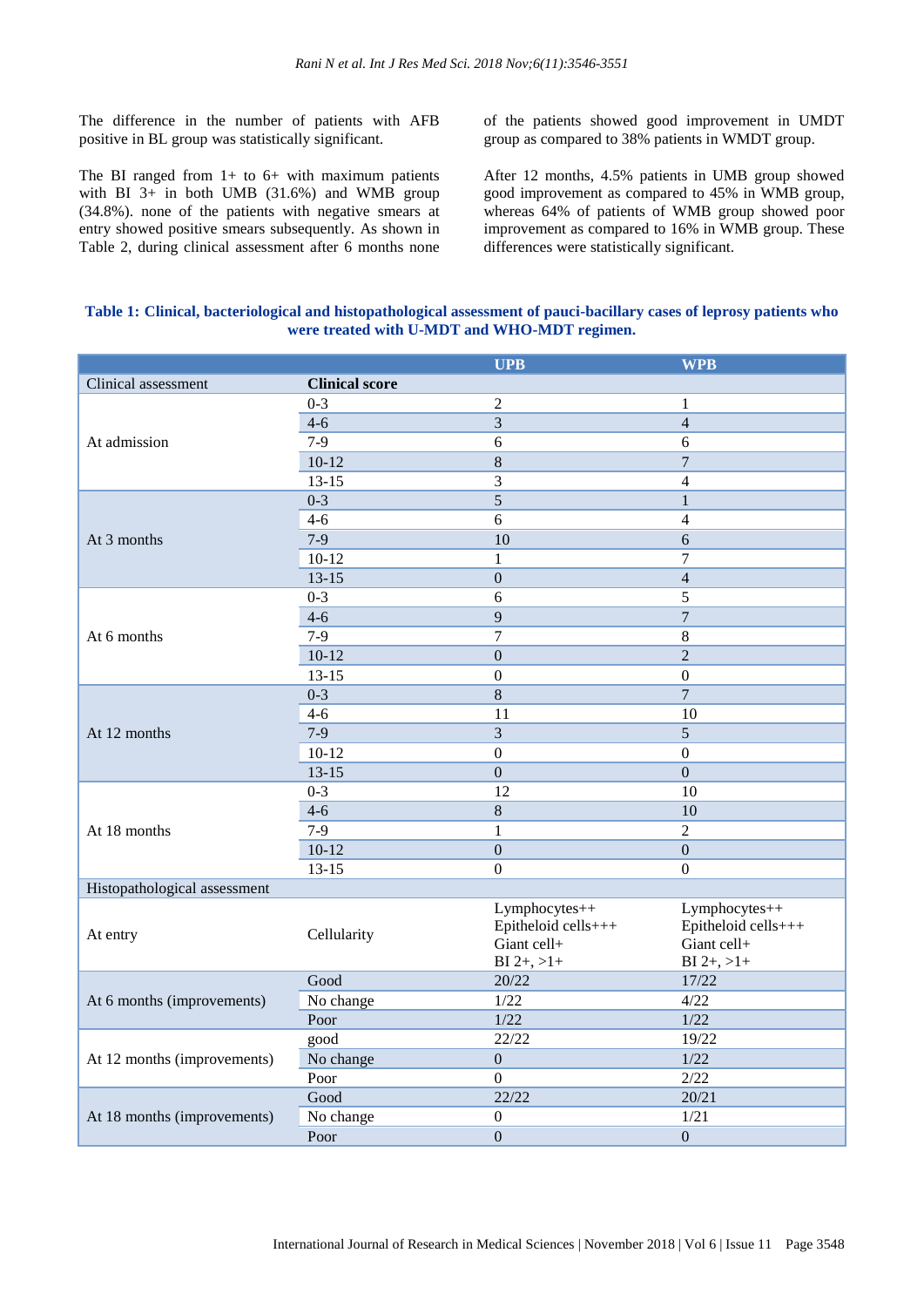|                                   |                    | <b>UMB</b>                                                             | <b>WMB</b>                                                          |  |  |
|-----------------------------------|--------------------|------------------------------------------------------------------------|---------------------------------------------------------------------|--|--|
| Clinical assessment               |                    |                                                                        |                                                                     |  |  |
| At entry                          | No. of skin lesion | 20 to numerous                                                         | 20 to numerous                                                      |  |  |
|                                   | Infiltration       | $^{+}$                                                                 | $++$                                                                |  |  |
|                                   | Size of lesion     | variable                                                               | variable                                                            |  |  |
| At 6 months<br>(improvement)      | Good               | none                                                                   | 12/31                                                               |  |  |
|                                   | Moderate           | 16/31                                                                  | 14/31                                                               |  |  |
|                                   | Poor               | 17/31                                                                  | 6/31                                                                |  |  |
| At 12 months<br>(improvement)     | Good               | 2/31                                                                   | 14/31                                                               |  |  |
|                                   | Moderate           | 10/31                                                                  | 12/31                                                               |  |  |
|                                   | Poor               | 19/31                                                                  | 5/31                                                                |  |  |
| At 18 months<br>(improvement)     | Good               | 3/30                                                                   | 23/29                                                               |  |  |
|                                   | Moderate           | 7/30                                                                   | 4/29                                                                |  |  |
|                                   | Poor               | 20/30                                                                  | 2/29                                                                |  |  |
| Bacteriological assessment (AFB+) |                    |                                                                        |                                                                     |  |  |
| At admission                      |                    | 19/31                                                                  | 23/31                                                               |  |  |
| At 6 months                       |                    | 16/31                                                                  | 17/31                                                               |  |  |
| At 12 months                      |                    | 9/31                                                                   | 8/31                                                                |  |  |
| At 18 months                      |                    | 14/30                                                                  | 4/29                                                                |  |  |
| Histopathological assessment      |                    |                                                                        |                                                                     |  |  |
| At entry                          | Cellularity        | Lymphocytes $+,$<br>macrophages++, epitheloid<br>cells+++, giant cell- | Lymphocytes+,<br>macrophages++, epitheloid<br>cells+++, giant cell- |  |  |
| At 12 months                      | Good               | 29/31                                                                  | 24/31                                                               |  |  |
|                                   | No change          | 1/31                                                                   | 1/31                                                                |  |  |
|                                   | Poor               | 1/31                                                                   | 6/31                                                                |  |  |
| At 18 months                      | Good               | 15/30                                                                  | 29/29                                                               |  |  |
|                                   | No change          |                                                                        |                                                                     |  |  |
|                                   | Poor               | 15/30                                                                  | -                                                                   |  |  |

#### **Table 2: Clinical, bacteriological and histopathological assessment of multi bacillary cases of leprosy patients who were treated with U-MDT and WHO-MDT regimen.**

After 18 months, only 10% patients of UMB group showed good improvement as compared to 79% in WMB group. This difference was statistically significant. 67% of patients in UMB group showed poor improvement as compared to only 7% in WMB group which was statistically significant. At the time of bacteriological assessment, after 12 months, UMB group showed 32% improvement whereas WMB group showed 48% improvement. But after 18 months, in UMB group, 5 more patients became AFB positive whereas in WMB group, 65% patients showed improvement in their bacillary index. At histopathological assessment, after 12 months, in UMB group, 94% patients showed good improvement as compared to only 77% in WMB group. But at 18 months, in WMB group, 50% patients showed poor improvement which showed an increase in poor grading after 12months (3%). in WMB group, 100% patients showed good improvement after 18 months.

# **DISCUSSION**

Number of patients attending RIMS dermatology OPD in 18 months span was 50445, out of which new leprosy cases were 363. As leprosy is a chronic illness and initially symptoms are less marked, leprosy patients present before clinician very late. Low incidence in Jharkhand was due to lack of conveyance, seasonal variation, low socio-economic status and unawareness about the diseases. It was consistent with studies done by Arora M et al. $4$  Most of the patients were male. It may be due to high chances of contact among male due to social gathering and they are more active in reporting to health facility for seeking treatment.

In the present study it was found that the number of cases were maximum (58.5%) in multibacillary group and BT patients were more than TT group of patients. It was consistent with Mahajan VK, et al.<sup>5</sup> It was observed that at the time of admission maximum number of patients in UPB (36.3%) and WPB (32%) had scores in the range of 10-12.

After 3 months, in score range 0-3 and 4-6, there was 14% increase in number of patients in UPB as compared to only 9% in WPB group. In score range 7-9, there was 18% increase in number of patients in UPB as compared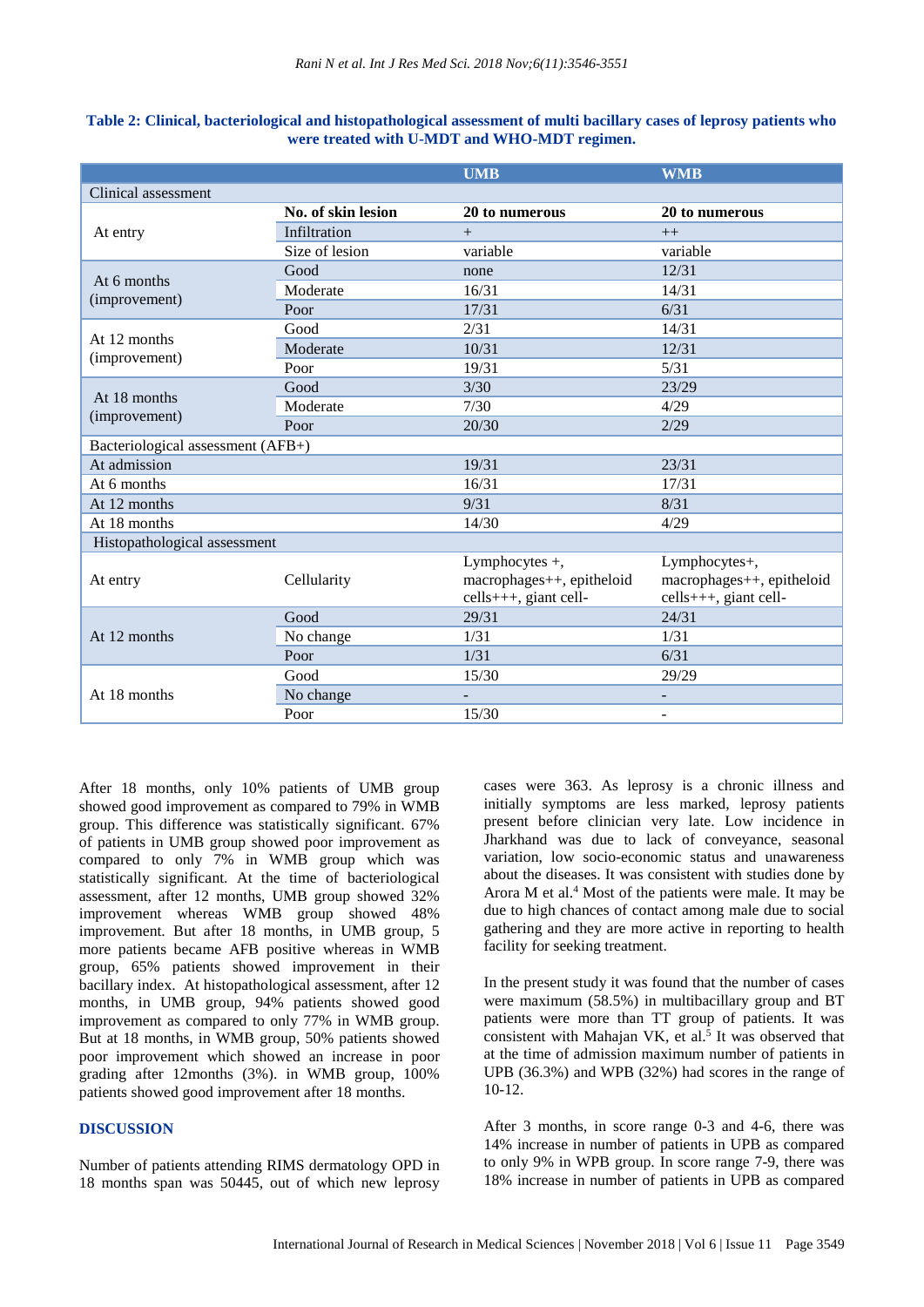to only 5% in WPB group. After 6, 12 and 18 months of follow up, it was seen that the number of patients with higher scores went on decreasing in each group and number of patients with lower score was continuously increasing.

Among multibacillary cases 90% patients belonged to BL and LL type. After 12 months 32% of UMB group of patients became smear negative whereas in WMB group 48% became smear negative. After 18 months, there was 65% improvement in WMB group but in UMB group, 5 patients deteriorated and AFB positive at the end of the study. Kaur I, et al, reported that at the end of 2 years, 39.7% patients became smear negative with bacillary index 4+ or more and 84.8% patients became smear negative with bacillary index  $3+$  or less.<sup>6</sup> Vara N et al, reported that at the end of 2 years of MDT, 61.8% patients with bacillary index <3+ before treatment, became smear negative.<sup>7</sup>

A comparison of clinical grades of response between the two groups showed that the percentages of good grades were consistently higher in the WMB group in 6, 12 and 18 months of the study (38%, 45% and 79%) whereas the UMB group did not have a single good grade at 6 months. More importantly, the percentage of poor grades in the study group was 49%, 64% and 67% at 6, 12 and 18 months respectively. Rao PN et al, showed that the numbers of moderate and good responses were 78% and 61% at 6 months, 86% and 94% at 18 months and 82% and 100% at 24 months in WPB and UPB respectively.<sup>7</sup> In histopathological assessment after 6, 12 and 18 months, UPB group showed 91%, 100% and 100% improvement as compared to 77.5%, 86.5% and 95.2% in WPB group. This showed better improvement in UPB group as compared to WHO-MDT group.<sup>8</sup>

In MB group, in clinical improvements grades, good responses in WMB group was 36%, 45% and 77% at 12, 18 and 24 months of the study, whereas in UMB group did not have a single good response at 12 and 18 months with poor response being 50%, 67% and 75% at 12, 18 and 24 months.<sup>9</sup> In histopathological assessment after 12 months, in UMB group, 94% patients showed good improvement whereas in WMB group only 77% patients showed good improvement.<sup>10</sup> After 18 months, in UMB group, 50% patients deteriorated and showed poor improvement whereas almost 100% patients showed good improvements in WMB group.

### **CONCLUSION**

PB patients on U-MDT in the present study showed marginally better clinical grades compared to PB patients on WHO MDT, although the differences were not very much significant. The addition of clofazimine to the PB treatment regimen is an improvement over the available treatment schedule and it has the added advantage of being operationally more easily administered in the field. With the PB study group on U-MDT containing clofazimine showing better grades overall and continued higher response at 12 and 18 months compared to PB study group who were on WHO MDT-PB. This continued favourable response could be attributed to the depot action of clofazimine in the tissues. In the present study, it was observed that MB patients on U-MDT, showed a significantly poor response at all period of clinical assessment at 12 and 18 months in follow up compared to the patients on WHO-MDT. It was concluded that U-MDT was not adequate for these patients. Clearly there are grounds for concern regarding the reduction of the duration of treatment for MB patients from 24 to 12 months. As there are several reports of relapses in MB patients on MDT-MB of 12 and 24 months duration, further shortening of duration to 6 months should be considered with great caution and only if it is found to as effective as the present regimen of 12 months.

In conclusion, U-MDT was observed to be an effective and useful regimen to treat PB patients of leprosy, but in MB patients it was not found to be very effective regimen when compared to WHO-MDT of 12 months duration. Mere acceptability factor of the U-MDT regimen cannot be sufficient for its routine implementation in the general health service.

*Funding: No funding sources Conflict of interest: None declared Ethical approval: The study was approved by the Institutional Ethics Committee*

# **REFERENCES**

- 1. Ridéey D, Jopling WH. Classification of leprosy according to immunity. A five-group system. Int J Leprosy. 1966;34(3):255-73.
- 2. WHO. A guide to eliminating leprosy as a public health problem. 2nd ed. Geneva, World Health Organization. 1997. (WHO/LEP/97.1).
- 3. WHO. Report on the third meeting of the WHO technical advisory group on elimination of leprosy. Geneva, World Health Organization. 2002 (WHO/CDS/CPE/CEE/2002.29).
- 4. Arora M, Katoch K, Natrajan M, Kamal R, Yadav VS. Changing profile of disease in leprosy patients diagnosed in a tertiary care centre during years 1995-2000. Indian J Leprosy. 2008;80(3):257.
- 5. Mahajan VK, Sharma NL, Rana P, Sood N. Trends in detection of new leprosy cases at two centres in Himachal Pradesh, India: a ten-year study. Indian J Leprosy. 2003;75(1):17-24.
- 6. Kaur I, Dogra S, De D, Saikia UN. Histoid leprosy: a retrospective study of 40 cases from India. Br J Dermatol. 2009 Feb;160(2):305-10.
- 7. Vara N, Agarwal M, Marfatia Y. Leprosy beyond MDT. Study of follow up of 100 released from treatment cases. Indian J Lepr. 2010;82:189-94.